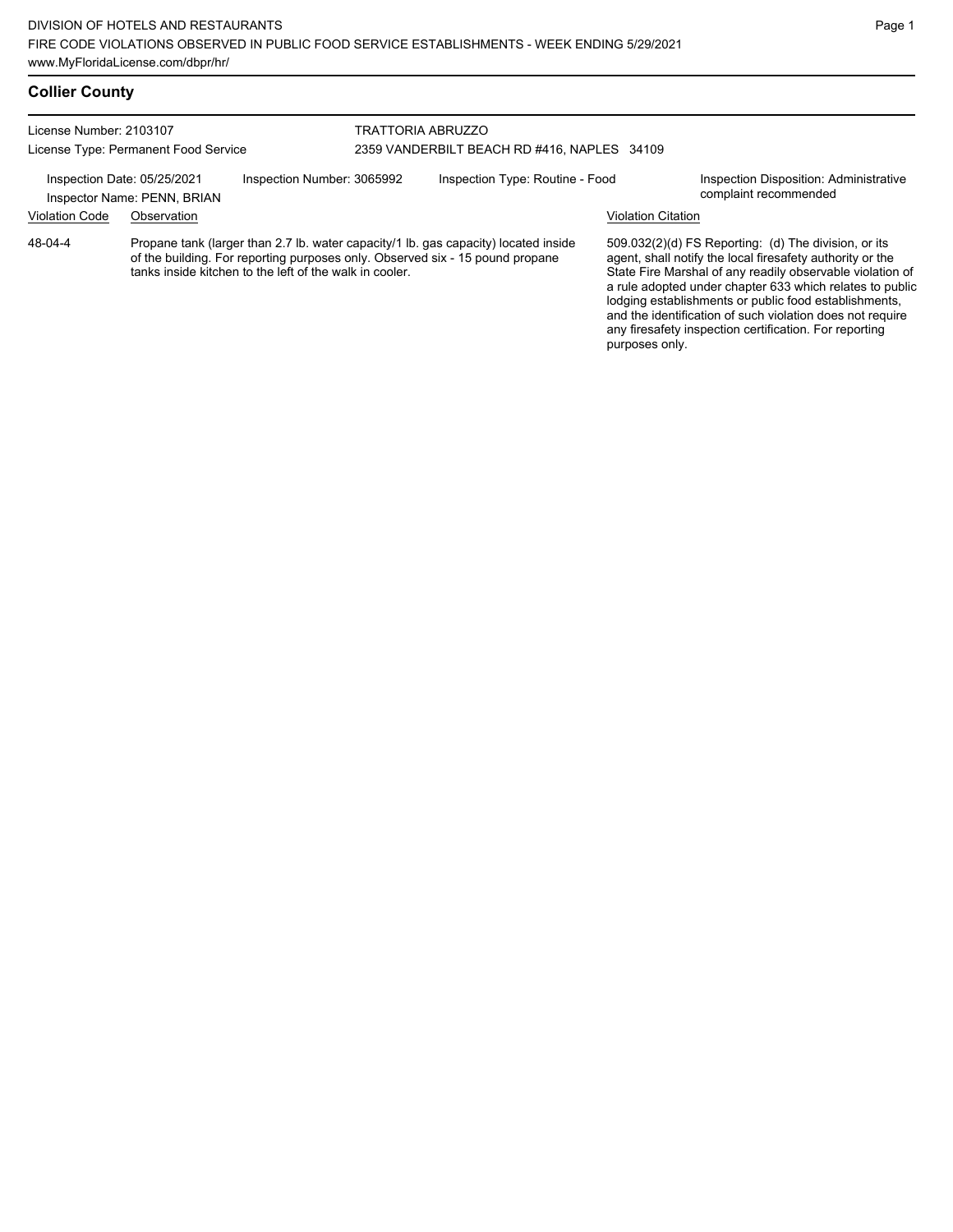| <b>Dade County</b>                                                                                                                                                                                                                                                                                                                                                                                                                                                                                                                                                                                                                                                                                                                                                                                                                                                                                                                                                                                                 |                                                                 |                            |                                                                                                                                                                          |                                      |  |                                                                                                                                                                                                                                                                                                                                                                                                                                              |                                                                                                                                                                                                                                                                                                                                                                                                                            |  |
|--------------------------------------------------------------------------------------------------------------------------------------------------------------------------------------------------------------------------------------------------------------------------------------------------------------------------------------------------------------------------------------------------------------------------------------------------------------------------------------------------------------------------------------------------------------------------------------------------------------------------------------------------------------------------------------------------------------------------------------------------------------------------------------------------------------------------------------------------------------------------------------------------------------------------------------------------------------------------------------------------------------------|-----------------------------------------------------------------|----------------------------|--------------------------------------------------------------------------------------------------------------------------------------------------------------------------|--------------------------------------|--|----------------------------------------------------------------------------------------------------------------------------------------------------------------------------------------------------------------------------------------------------------------------------------------------------------------------------------------------------------------------------------------------------------------------------------------------|----------------------------------------------------------------------------------------------------------------------------------------------------------------------------------------------------------------------------------------------------------------------------------------------------------------------------------------------------------------------------------------------------------------------------|--|
| License Number: 2332405                                                                                                                                                                                                                                                                                                                                                                                                                                                                                                                                                                                                                                                                                                                                                                                                                                                                                                                                                                                            |                                                                 |                            | LITTLE CAESARS PIZZA                                                                                                                                                     |                                      |  |                                                                                                                                                                                                                                                                                                                                                                                                                                              |                                                                                                                                                                                                                                                                                                                                                                                                                            |  |
|                                                                                                                                                                                                                                                                                                                                                                                                                                                                                                                                                                                                                                                                                                                                                                                                                                                                                                                                                                                                                    | License Type: Permanent Food Service                            |                            |                                                                                                                                                                          | 827 SW 8 AVE, MIAMI 33130            |  |                                                                                                                                                                                                                                                                                                                                                                                                                                              |                                                                                                                                                                                                                                                                                                                                                                                                                            |  |
| Inspection Date: 05/28/2021<br>Inspector Name: CABANAS, NATALIE                                                                                                                                                                                                                                                                                                                                                                                                                                                                                                                                                                                                                                                                                                                                                                                                                                                                                                                                                    |                                                                 | Inspection Number: 3085627 | Inspection Type: Complaint Full                                                                                                                                          |                                      |  | Inspection Disposition: Inspection<br>Completed - No Further Action                                                                                                                                                                                                                                                                                                                                                                          |                                                                                                                                                                                                                                                                                                                                                                                                                            |  |
| Violation Code                                                                                                                                                                                                                                                                                                                                                                                                                                                                                                                                                                                                                                                                                                                                                                                                                                                                                                                                                                                                     | Observation                                                     |                            |                                                                                                                                                                          |                                      |  | <b>Violation Citation</b>                                                                                                                                                                                                                                                                                                                                                                                                                    |                                                                                                                                                                                                                                                                                                                                                                                                                            |  |
| 45-02-4                                                                                                                                                                                                                                                                                                                                                                                                                                                                                                                                                                                                                                                                                                                                                                                                                                                                                                                                                                                                            | Observed at fire extinguisher next to hand sink.                |                            | Portable fire extinguisher gauge in red zone. For reporting purposes only.                                                                                               |                                      |  | 509.032(2)(d) FS Reporting: (d) The division, or its<br>agent, shall notify the local firesafety authority or the<br>State Fire Marshal of any readily observable violation of<br>a rule adopted under chapter 633 which relates to public<br>lodging establishments or public food establishments,<br>and the identification of such violation does not require<br>any firesafety inspection certification. For reporting<br>purposes only. |                                                                                                                                                                                                                                                                                                                                                                                                                            |  |
| License Number: 2336495                                                                                                                                                                                                                                                                                                                                                                                                                                                                                                                                                                                                                                                                                                                                                                                                                                                                                                                                                                                            |                                                                 |                            | PATE CREOL                                                                                                                                                               |                                      |  |                                                                                                                                                                                                                                                                                                                                                                                                                                              |                                                                                                                                                                                                                                                                                                                                                                                                                            |  |
|                                                                                                                                                                                                                                                                                                                                                                                                                                                                                                                                                                                                                                                                                                                                                                                                                                                                                                                                                                                                                    | License Type: Permanent Food Service                            |                            |                                                                                                                                                                          | 12997 W DIXIE HWY, NORTH MIAMI 33161 |  |                                                                                                                                                                                                                                                                                                                                                                                                                                              |                                                                                                                                                                                                                                                                                                                                                                                                                            |  |
|                                                                                                                                                                                                                                                                                                                                                                                                                                                                                                                                                                                                                                                                                                                                                                                                                                                                                                                                                                                                                    | Inspection Date: 05/28/2021<br>Inspector Name: SUAREZ, LEOPOLDO | Inspection Number: 3059797 |                                                                                                                                                                          | Inspection Type: Routine - Food      |  |                                                                                                                                                                                                                                                                                                                                                                                                                                              | Inspection Disposition: Call Back -<br>Extension given, pending                                                                                                                                                                                                                                                                                                                                                            |  |
| <b>Violation Code</b>                                                                                                                                                                                                                                                                                                                                                                                                                                                                                                                                                                                                                                                                                                                                                                                                                                                                                                                                                                                              | Observation                                                     |                            |                                                                                                                                                                          |                                      |  | <b>Violation Citation</b>                                                                                                                                                                                                                                                                                                                                                                                                                    |                                                                                                                                                                                                                                                                                                                                                                                                                            |  |
| 48-04-4<br>capacity) located inside of the building. For reporting purposes only. Observed 2<br>propane tanks inside kitchen. **Repeat Violation** - From follow-up inspection<br>2021-04-26: On 4/26/21 at the time of callback inspection Propane tank (larger<br>than 2.7 lb. water capacity/1 lb. gas capacity) located inside of the building. For<br>reporting purposes only. Observed 2 propane tanks inside kitchen. ** Repeat<br>Violation** **Time Extended** - From follow-up inspection 2021-05-28: On<br>5/28/21 at the time of callback inspection observed propane tank (larger than 2.7)<br>Ib. water capacity/1 lb. gas capacity) located inside of the building. For reporting<br>From follow-up inspection 2021-04-26: On 4/26/21 at the time of callback<br>inspection Propane tank (larger than 2.7 lb. water capacity/1 lb. gas capacity)<br>located inside of the building. For reporting purposes only. Observed 2 propane<br>tanks inside kitchen. **Repeat Violation** **Time Extended** |                                                                 |                            | - From initial inspection : Propane tank (larger than 2.7 lb. water capacity/1 lb. gas<br>purposes only. Observed 2 propane tanks inside kitchen. **Repeat Violation** - |                                      |  | purposes only.                                                                                                                                                                                                                                                                                                                                                                                                                               | 509.032(2)(d) FS Reporting: (d) The division, or its<br>agent, shall notify the local firesafety authority or the<br>State Fire Marshal of any readily observable violation of<br>a rule adopted under chapter 633 which relates to public<br>lodging establishments or public food establishments,<br>and the identification of such violation does not require<br>any firesafety inspection certification. For reporting |  |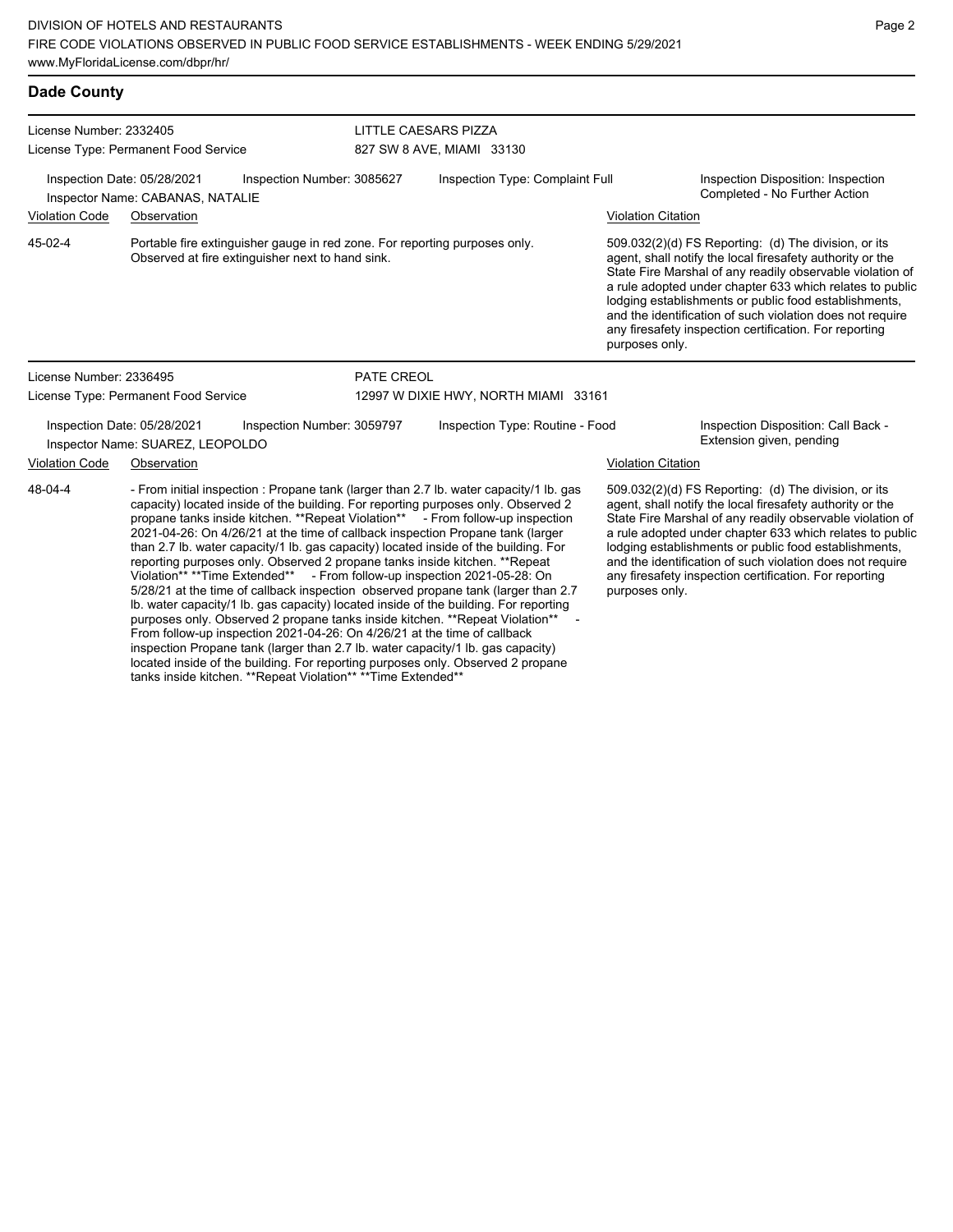| License Number: 3450017<br>License Type: Mobile Food Dispensing Vehicle                       |             |                                                                    | <b>REGIA TAQUERIA</b><br>2959 NW CR 141, JENNINGS 32053 |                                                                                     |                                                                     |                                                                                                                                                                                                                                                                                                                                                                                                                            |  |
|-----------------------------------------------------------------------------------------------|-------------|--------------------------------------------------------------------|---------------------------------------------------------|-------------------------------------------------------------------------------------|---------------------------------------------------------------------|----------------------------------------------------------------------------------------------------------------------------------------------------------------------------------------------------------------------------------------------------------------------------------------------------------------------------------------------------------------------------------------------------------------------------|--|
| Inspection Number: 1235898<br>Inspection Date: 05/24/2021<br>Inspector Name: BAILEY, KIMBERLY |             | Inspection Type: Complaint Full                                    |                                                         |                                                                                     | Inspection Disposition: Inspection<br>Completed - No Further Action |                                                                                                                                                                                                                                                                                                                                                                                                                            |  |
| <b>Violation Code</b>                                                                         | Observation |                                                                    |                                                         |                                                                                     | <b>Violation Citation</b>                                           |                                                                                                                                                                                                                                                                                                                                                                                                                            |  |
| 48-04-4                                                                                       |             | of the building. For reporting purposes only. Next to driver seat. |                                                         | Propane tank (larger than 2.7 lb. water capacity/1 lb. gas capacity) located inside |                                                                     | 509.032(2)(d) FS Reporting: (d) The division, or its<br>agent, shall notify the local firesafety authority or the<br>State Fire Marshal of any readily observable violation of<br>a rule adopted under chapter 633 which relates to public<br>lodging establishments or public food establishments,<br>and the identification of such violation does not require<br>any firesafety inspection certification. For reporting |  |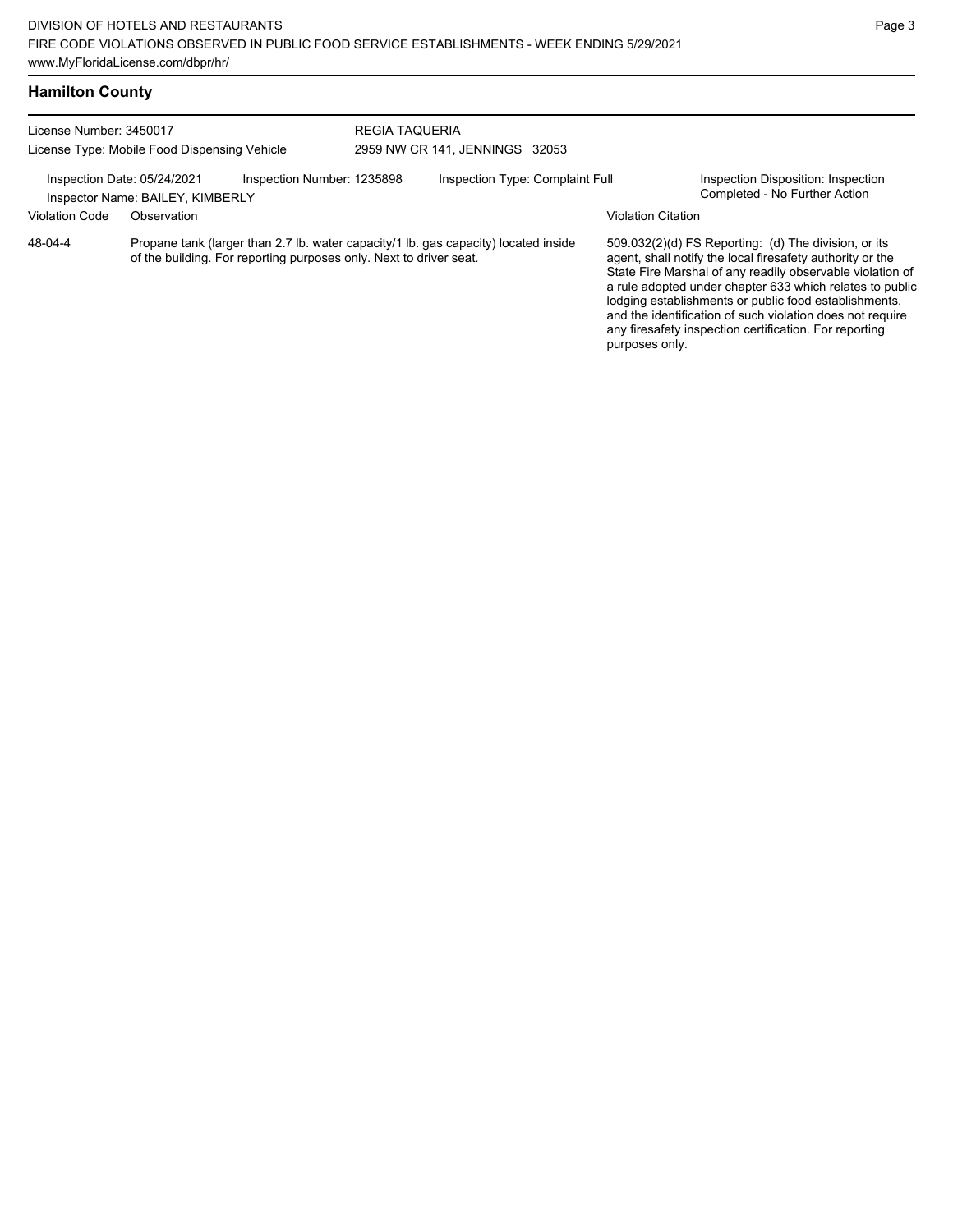## **Hernando County**

| License Number: 3700093<br>License Type: Permanent Food Service                                |                                                                                                                                                                                                                                                                                                             |                                                                                                                                                                                                                 | <b>BECKYJACKS FOOD SHACK</b><br>8070 CORTEZ BLVD, WEEKI WACHEE 34607 |                                                                              |                           |                                                                                                                                                                                                             |  |  |
|------------------------------------------------------------------------------------------------|-------------------------------------------------------------------------------------------------------------------------------------------------------------------------------------------------------------------------------------------------------------------------------------------------------------|-----------------------------------------------------------------------------------------------------------------------------------------------------------------------------------------------------------------|----------------------------------------------------------------------|------------------------------------------------------------------------------|---------------------------|-------------------------------------------------------------------------------------------------------------------------------------------------------------------------------------------------------------|--|--|
| Inspection Date: 05/25/2021<br>Inspection Number: 3080294<br>Inspector Name: TORRACO, MARIANNE |                                                                                                                                                                                                                                                                                                             |                                                                                                                                                                                                                 |                                                                      | Inspection Type: Complaint Full                                              |                           | Inspection Disposition: Call Back -<br>Admin. complaint recommended                                                                                                                                         |  |  |
| <b>Violation Code</b>                                                                          | Observation                                                                                                                                                                                                                                                                                                 |                                                                                                                                                                                                                 |                                                                      |                                                                              | <b>Violation Citation</b> |                                                                                                                                                                                                             |  |  |
| 49-04-4                                                                                        |                                                                                                                                                                                                                                                                                                             | increased seating without septic system approval for such change.                                                                                                                                               |                                                                      | - From initial inspection : Establishment operating with changed menu and/or |                           | 61C-1.004(6) FAC Reporting: (6) Attics, basements,<br>boiler rooms, meter rooms, laundry rooms, and storage<br>rooms shall be kept clean and free of debris and                                             |  |  |
|                                                                                                |                                                                                                                                                                                                                                                                                                             | 7 picnic table of 4 near fence: 27; Outside seats 20, Inside seats 27<br>Total 74 seats - From follow-up inspection 2021-05-25: Reviewed with<br>Supervisor Christine Craig, Request AC **Admin Complaint**     |                                                                      | flammables. For reporting purposes only.                                     |                           |                                                                                                                                                                                                             |  |  |
| 49-04-4                                                                                        | - From initial inspection : Establishment operating with changed menu and/or<br>increased seating without septic system approval for such change.<br>32 seats in outside deck, 7 picnic tables with 42 seats on grass near fence, 4<br>chairs and a table in the grass<br>With a total of 78 outside seats. |                                                                                                                                                                                                                 |                                                                      |                                                                              |                           | 61C-1.004(6) FAC Reporting: (6) Attics, basements,<br>boiler rooms, meter rooms, laundry rooms, and storage<br>rooms shall be kept clean and free of debris and<br>flammables. For reporting purposes only. |  |  |
|                                                                                                | 26 seats inside with 2 bar stools totaling 28 inside.                                                                                                                                                                                                                                                       |                                                                                                                                                                                                                 |                                                                      |                                                                              |                           |                                                                                                                                                                                                             |  |  |
|                                                                                                |                                                                                                                                                                                                                                                                                                             | 106 total seats **Repeat Violation** **Admin Complaint** - From follow-up<br>inspection 2021-05-26: AC submitted on inspection of 5-26-2021.<br>Reviewed with Supervisor Christine Craig . ** Admin Complaint** |                                                                      |                                                                              |                           |                                                                                                                                                                                                             |  |  |
| 49-04-4                                                                                        | Establishment operating with changed menu and/or increased seating without<br>septic system approval for such change.<br>32 seats in outside deck, 7 picnic tables with 42 seats on grass near fence, 4<br>chairs and a table in the grass<br>With a total of 78 outside seats.                             |                                                                                                                                                                                                                 |                                                                      |                                                                              |                           | 61C-1.004(6) FAC Reporting: (6) Attics, basements,<br>boiler rooms, meter rooms, laundry rooms, and storage<br>rooms shall be kept clean and free of debris and<br>flammables. For reporting purposes only. |  |  |
|                                                                                                |                                                                                                                                                                                                                                                                                                             | 26 seats inside with 2 bar stools totaling 28 inside.                                                                                                                                                           |                                                                      |                                                                              |                           |                                                                                                                                                                                                             |  |  |

106 total seats \*\*Repeat Violation\*\* \*\*Admin Complaint\*\*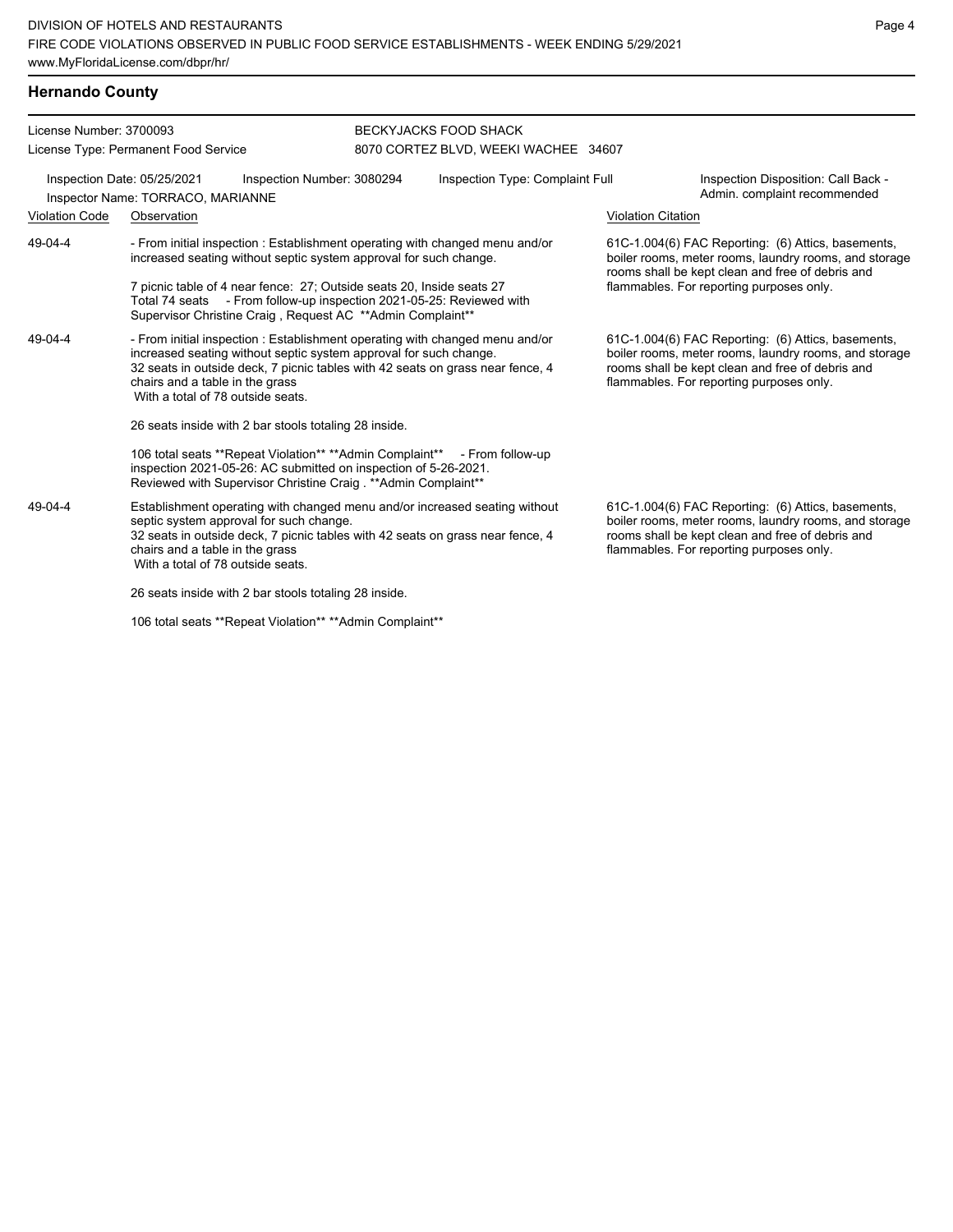| <b>Hillsborough County</b> |                                                                                                                                                                                                          |               |                                           |                           |                                                                                                                                                                                                                                                                                                                                                                                                                            |  |  |  |  |
|----------------------------|----------------------------------------------------------------------------------------------------------------------------------------------------------------------------------------------------------|---------------|-------------------------------------------|---------------------------|----------------------------------------------------------------------------------------------------------------------------------------------------------------------------------------------------------------------------------------------------------------------------------------------------------------------------------------------------------------------------------------------------------------------------|--|--|--|--|
| License Number: 3952632    |                                                                                                                                                                                                          |               | <b>CARNITAS DON ANDRES</b>                |                           |                                                                                                                                                                                                                                                                                                                                                                                                                            |  |  |  |  |
|                            | License Type: Mobile Food Dispensing Vehicle                                                                                                                                                             |               | 12120 US 41N, GIBSONTON 33534             |                           |                                                                                                                                                                                                                                                                                                                                                                                                                            |  |  |  |  |
|                            | Inspection Date: 05/28/2021<br>Inspection Number: 1230224<br>Inspector Name: HALILOVIC, ALEKSANDAR                                                                                                       |               | Inspection Type: Routine - Food           |                           | Inspection Disposition: Inspection<br>Completed - No Further Action                                                                                                                                                                                                                                                                                                                                                        |  |  |  |  |
| Violation Code             | Observation                                                                                                                                                                                              |               |                                           | <b>Violation Citation</b> |                                                                                                                                                                                                                                                                                                                                                                                                                            |  |  |  |  |
| 45-05-4                    | Portable fire extinguisher missing from its designated location. For reporting<br>purposes only.<br>Extinguisher stored on the floor in mobile unit.                                                     |               |                                           | purposes only.            | 509.032(2)(d) FS Reporting: (d) The division, or its<br>agent, shall notify the local firesafety authority or the<br>State Fire Marshal of any readily observable violation of<br>a rule adopted under chapter 633 which relates to public<br>lodging establishments or public food establishments,<br>and the identification of such violation does not require<br>any firesafety inspection certification. For reporting |  |  |  |  |
| License Number: 3918729    |                                                                                                                                                                                                          | LAZY GATOR    |                                           |                           |                                                                                                                                                                                                                                                                                                                                                                                                                            |  |  |  |  |
|                            | License Type: Permanent Food Service                                                                                                                                                                     |               | 102 SHELL POINT RD, RUSKIN 33570          |                           |                                                                                                                                                                                                                                                                                                                                                                                                                            |  |  |  |  |
|                            | Inspection Date: 05/27/2021<br>Inspection Number: 3085433<br>Inspector Name: SANDERS, CLEVELAND                                                                                                          |               | Inspection Type: Complaint Full           |                           | Inspection Disposition: Inspection<br>Completed - No Further Action                                                                                                                                                                                                                                                                                                                                                        |  |  |  |  |
| <b>Violation Code</b>      | Observation                                                                                                                                                                                              |               |                                           | <b>Violation Citation</b> |                                                                                                                                                                                                                                                                                                                                                                                                                            |  |  |  |  |
| 45-05-4                    | Portable fire extinguisher missing from its designated location. Observed fire<br>extinguisher stored on the floor on cook line. For reporting purposes only.                                            |               |                                           | purposes only.            | 509.032(2)(d) FS Reporting: (d) The division, or its<br>agent, shall notify the local firesafety authority or the<br>State Fire Marshal of any readily observable violation of<br>a rule adopted under chapter 633 which relates to public<br>lodging establishments or public food establishments,<br>and the identification of such violation does not require<br>any firesafety inspection certification. For reporting |  |  |  |  |
| License Number: 3916593    |                                                                                                                                                                                                          |               | THE VINEYARD TRATTORIA AND PIZZERIA       |                           |                                                                                                                                                                                                                                                                                                                                                                                                                            |  |  |  |  |
|                            | License Type: Permanent Food Service                                                                                                                                                                     |               | 250 APOLLO BEACH BLVD, APOLLO BEACH 33572 |                           |                                                                                                                                                                                                                                                                                                                                                                                                                            |  |  |  |  |
| <b>Violation Code</b>      | Inspection Date: 05/26/2021<br>Inspection Number: 3001705<br>Inspector Name: SANDERS, CLEVELAND<br>Observation                                                                                           |               | Inspection Type: Routine - Food           | <b>Violation Citation</b> | Inspection Disposition: Administrative<br>complaint recommended                                                                                                                                                                                                                                                                                                                                                            |  |  |  |  |
| 45-05-4                    | Portable fire extinguisher missing from its designated location. For reporting<br>purposes only. Operator hung fire extinguisher at designated location at time of<br>inspection. ** Corrected On-Site** |               |                                           | purposes only.            | 509.032(2)(d) FS Reporting: (d) The division, or its<br>agent, shall notify the local firesafety authority or the<br>State Fire Marshal of any readily observable violation of<br>a rule adopted under chapter 633 which relates to public<br>lodging establishments or public food establishments,<br>and the identification of such violation does not require<br>any firesafety inspection certification. For reporting |  |  |  |  |
| License Number: 3912992    |                                                                                                                                                                                                          | JIMMY'S TACOS |                                           |                           |                                                                                                                                                                                                                                                                                                                                                                                                                            |  |  |  |  |
|                            | License Type: Permanent Food Service                                                                                                                                                                     |               | 1604 N 17 ST, TAMPA 33605                 |                           |                                                                                                                                                                                                                                                                                                                                                                                                                            |  |  |  |  |
|                            | Inspection Date: 05/28/2021<br>Inspection Number: 3071508<br>Inspector Name: HALILOVIC, ALEKSANDAR                                                                                                       |               | Inspection Type: Routine - Food           |                           | Inspection Disposition: Warning<br>Issued                                                                                                                                                                                                                                                                                                                                                                                  |  |  |  |  |
| <b>Violation Code</b>      | Observation                                                                                                                                                                                              |               |                                           | <b>Violation Citation</b> |                                                                                                                                                                                                                                                                                                                                                                                                                            |  |  |  |  |
| 45-05-4                    | Portable fire extinguisher missing from its designated location. For reporting<br>purposes only. K class fire extinguisher used door stop.                                                               |               |                                           |                           | 509.032(2)(d) FS Reporting: (d) The division, or its<br>agent, shall notify the local firesafety authority or the                                                                                                                                                                                                                                                                                                          |  |  |  |  |

agent, shall notify the local firesafety authority or the State Fire Marshal of any readily observable violation of a rule adopted under chapter 633 which relates to public lodging establishments or public food establishments, and the identification of such violation does not require any firesafety inspection certification. For reporting purposes only.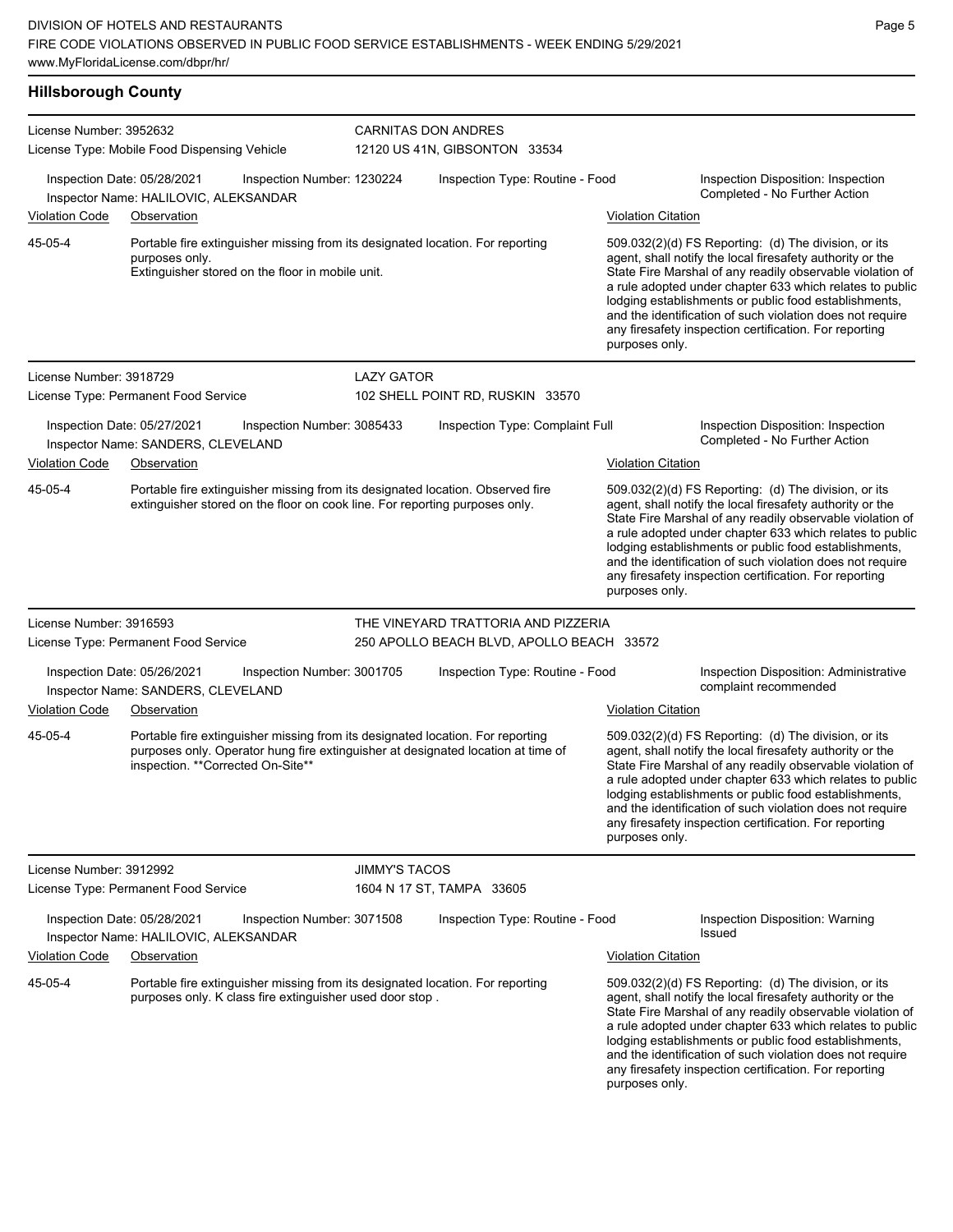### **Indian River County**

License Number: 4100961 License Type: Permanent Food Service

Inspector Name: HICKS, GEORGE RANDY

### LARRY'S ROADSIDE RESTAURANT NORTH 2555 27 AVE, VERO BEACH 32960

Inspection Date: 05/27/2021 Inspection Number: 3080018 Inspection Type: Routine - Food Inspection Disposition: Inspection<br>Inspector Name: HICKS GEORGE RANDY

### Violation Code Observation Violation Citation

Use of cooking equipment producing grease laden vapors/smoke with no hood suppression system installed. Notified Fire AHJ. For reporting purposes only. Small table top Flat top present without hood. Grease on walls and ceiling tile above. 45-04-4

509.032(2)(d) FS Reporting: (d) The division, or its agent, shall notify the local firesafety authority or the State Fire Marshal of any readily observable violation of a rule adopted under chapter 633 which relates to public lodging establishments or public food establishments, and the identification of such violation does not require any firesafety inspection certification. For reporting purposes only.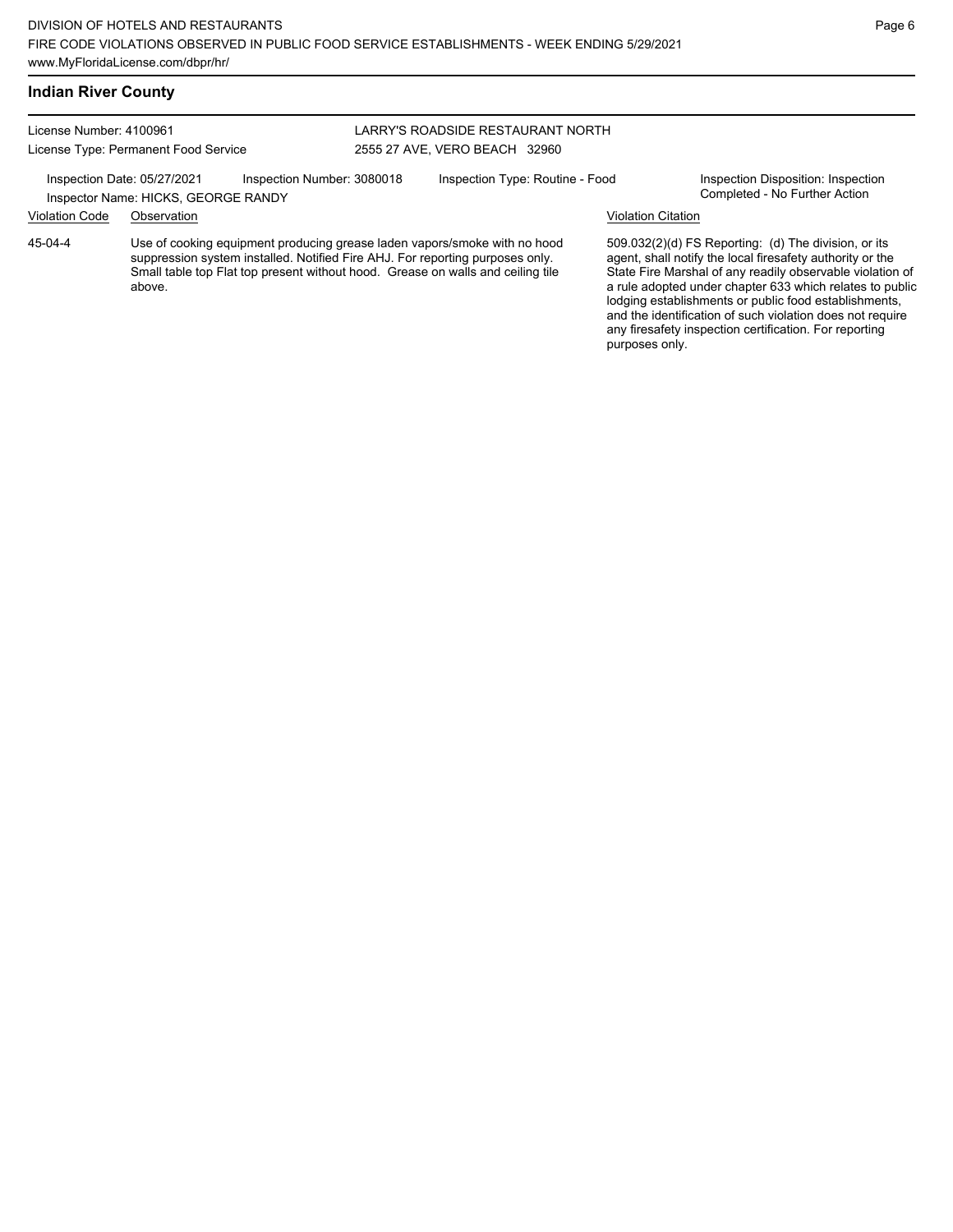## **Manatee County**

| License Number: 5150455<br>License Type: Mobile Food Dispensing Vehicle |                                                                 |                            |  | TAQUERIA MI REINA<br>1880 63RD AVE E, BRADENTON 34203                                                                                                      |                           |                                                                                                                                                                                                                                                                                                                                                                                                                            |  |  |
|-------------------------------------------------------------------------|-----------------------------------------------------------------|----------------------------|--|------------------------------------------------------------------------------------------------------------------------------------------------------------|---------------------------|----------------------------------------------------------------------------------------------------------------------------------------------------------------------------------------------------------------------------------------------------------------------------------------------------------------------------------------------------------------------------------------------------------------------------|--|--|
|                                                                         |                                                                 |                            |  |                                                                                                                                                            |                           |                                                                                                                                                                                                                                                                                                                                                                                                                            |  |  |
|                                                                         | Inspection Date: 05/24/2021<br>Inspector Name: CATTLEY, RAYMOND | Inspection Number: 1233766 |  | Inspection Type: Routine - Food                                                                                                                            |                           | Inspection Disposition: Administrative<br>complaint recommended                                                                                                                                                                                                                                                                                                                                                            |  |  |
| <b>Violation Code</b>                                                   | Observation                                                     |                            |  |                                                                                                                                                            | <b>Violation Citation</b> |                                                                                                                                                                                                                                                                                                                                                                                                                            |  |  |
| 45-04-4                                                                 | **Repeat Violation**                                            |                            |  | Use of cooking equipment producing grease laden vapors/smoke with no hood<br>suppression system installed. Notified Fire AHJ. For reporting purposes only. |                           | 509.032(2)(d) FS Reporting: (d) The division, or its<br>agent, shall notify the local firesafety authority or the<br>State Fire Marshal of any readily observable violation of<br>a rule adopted under chapter 633 which relates to public<br>lodging establishments or public food establishments,<br>and the identification of such violation does not require<br>any firesafety inspection certification. For reporting |  |  |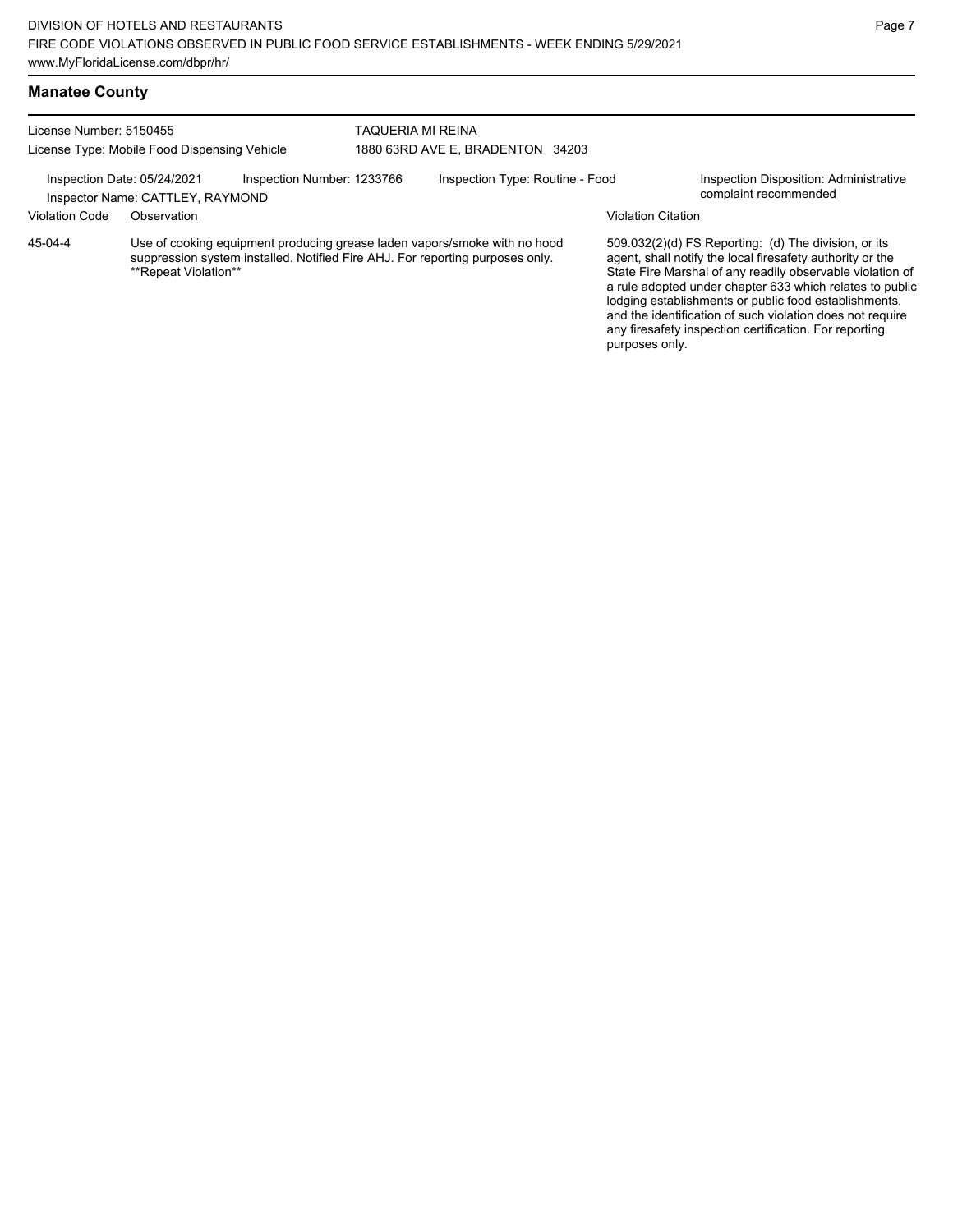License Number: 6113557 License Type: Permanent Food Service OLLIES ON THE BEACH 6438 CLARK STREET, HUDSON 34667 Inspection Date: 05/24/2021 Inspection Number: 3080385 Inspection Type: Complaint Full Inspection Disposition: Call Back -<br>Inspector Name: DAHL MICHELE Inspector Name: DAHL, MICHELE Violation Code Observation Violation Citation - From initial inspection : Establishment increased seating without municipal sewer approval. 60 seats outside and 26 seats inside. Total of 86 seats. Seating increase form emailed. - From follow-up inspection 2021-03-25: \*\*Time Extended\*\* - From follow-up inspection 2021-05-24: \*\* Time Extended\*\* 61C-1.004(6) FAC Reporting: (6) Attics, basements, boiler rooms, meter rooms, laundry rooms, and storage rooms shall be kept clean and free of debris and flammables. For reporting purposes only. 49-04-4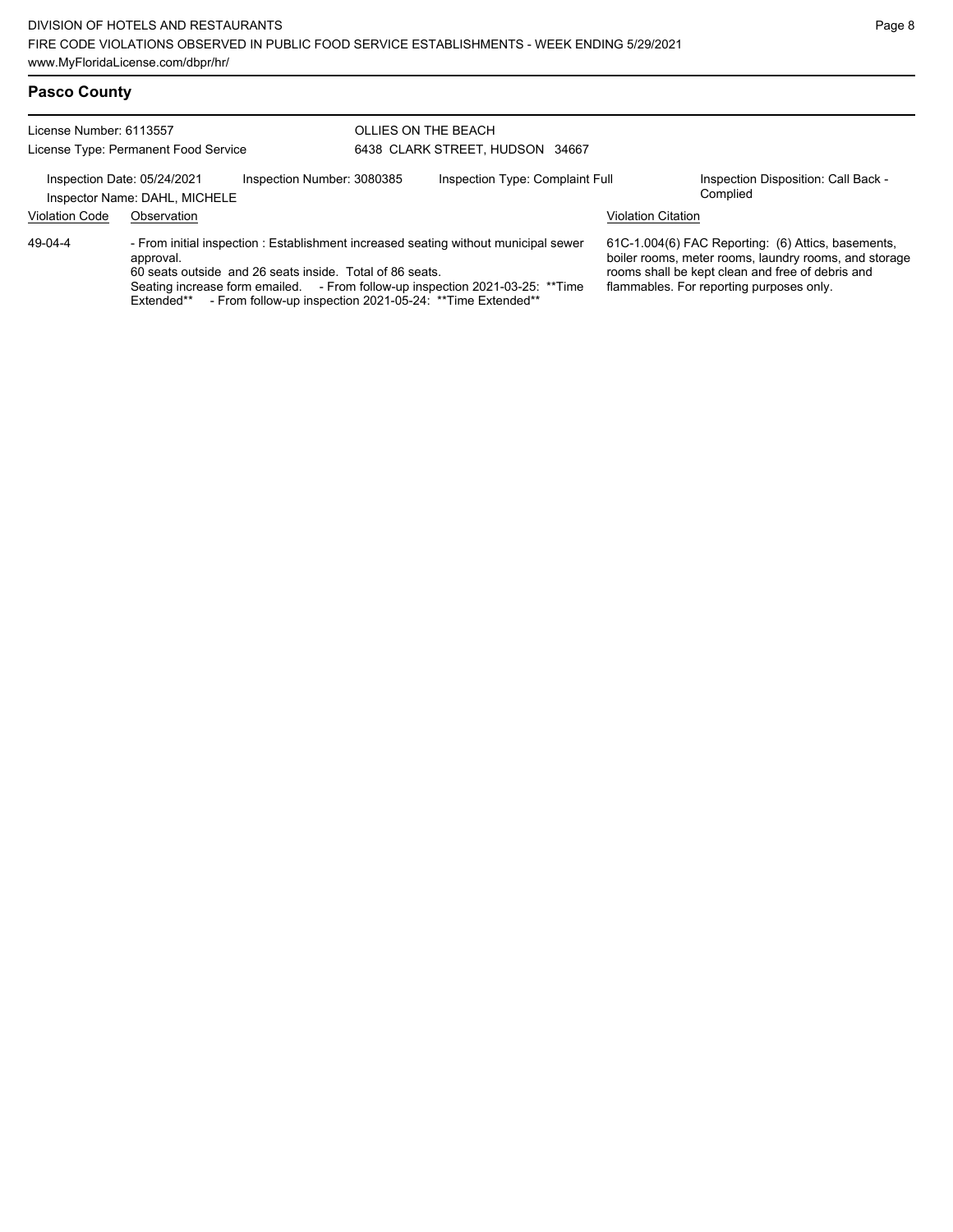a rule adopted under chapter 633 which relates to public lodging establishments or public food establishments, and the identification of such violation does not require any firesafety inspection certification. For reporting

purposes only.

| License Number: 6217567<br>License Type: Permanent Food Service                              |                                                                                                                                                                                                                        |  | JOEYS NEW YORK PIZZA III LLC<br>30681 US HWY 19 N, PALM HARBOR 34684 |                          |                                                                 |                                                                                                                                                                                                                                                                                                                                                                                                                            |  |  |
|----------------------------------------------------------------------------------------------|------------------------------------------------------------------------------------------------------------------------------------------------------------------------------------------------------------------------|--|----------------------------------------------------------------------|--------------------------|-----------------------------------------------------------------|----------------------------------------------------------------------------------------------------------------------------------------------------------------------------------------------------------------------------------------------------------------------------------------------------------------------------------------------------------------------------------------------------------------------------|--|--|
| Inspection Date: 05/26/2021<br>Inspection Number: 3068220<br>Inspector Name: COLE, GABRIELLE |                                                                                                                                                                                                                        |  | Inspection Type: Routine - Food                                      |                          | Inspection Disposition: Administrative<br>complaint recommended |                                                                                                                                                                                                                                                                                                                                                                                                                            |  |  |
| <b>Violation Code</b>                                                                        | Observation                                                                                                                                                                                                            |  |                                                                      |                          |                                                                 | Violation Citation                                                                                                                                                                                                                                                                                                                                                                                                         |  |  |
| 45-02-4                                                                                      | Portable fire extinguisher gauge in red zone. For reporting purposes only.<br>Extinguisher by hand sink at entrance of kitchen.                                                                                        |  |                                                                      |                          | purposes only.                                                  | 509.032(2)(d) FS Reporting: (d) The division, or its<br>agent, shall notify the local firesafety authority or the<br>State Fire Marshal of any readily observable violation of<br>a rule adopted under chapter 633 which relates to public<br>lodging establishments or public food establishments,<br>and the identification of such violation does not require<br>any firesafety inspection certification. For reporting |  |  |
| 45-02-4                                                                                      | - From initial inspection : Portable fire extinguisher gauge in red zone. For<br>reporting purposes only. Extinguisher by hand sink at entrance of kitchen.<br>From follow-up inspection 2021-05-28: **Time Extended** |  |                                                                      | $\overline{\phantom{a}}$ |                                                                 | 509.032(2)(d) FS Reporting: (d) The division, or its<br>agent, shall notify the local firesafety authority or the<br>State Fire Marshal of any readily observable violation of                                                                                                                                                                                                                                             |  |  |

# **Pinellas County**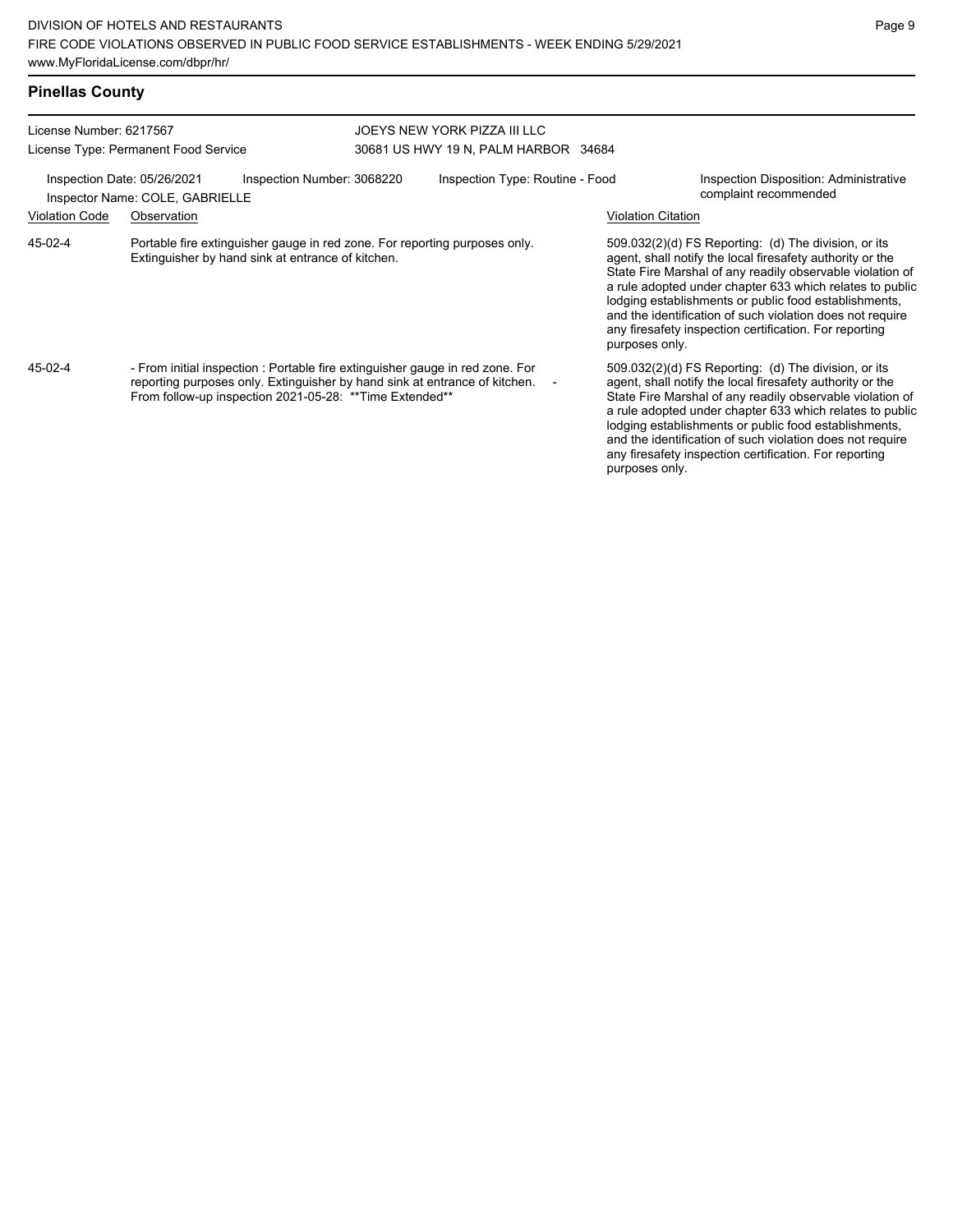|  |  | Santa Rosa County |
|--|--|-------------------|
|--|--|-------------------|

| License Number: 6701313<br>License Type: Permanent Food Service                              |                                                                                                                      |  | RUBY TUESDAY #4554<br>4917 HWY 90, PACE 32571 |  |                           |                                                                                                                                                                                                                                                                                                                                                                                                                            |  |
|----------------------------------------------------------------------------------------------|----------------------------------------------------------------------------------------------------------------------|--|-----------------------------------------------|--|---------------------------|----------------------------------------------------------------------------------------------------------------------------------------------------------------------------------------------------------------------------------------------------------------------------------------------------------------------------------------------------------------------------------------------------------------------------|--|
| Inspection Date: 05/28/2021<br>Inspection Number: 3085650<br>Inspector Name: HATLER, MATTHEW |                                                                                                                      |  | Inspection Type: Routine - Food               |  |                           | Inspection Disposition: Inspection<br>Completed - No Further Action                                                                                                                                                                                                                                                                                                                                                        |  |
| <b>Violation Code</b>                                                                        | Observation                                                                                                          |  |                                               |  | <b>Violation Citation</b> |                                                                                                                                                                                                                                                                                                                                                                                                                            |  |
| 47-02-4                                                                                      | Observed scorch marks around electrical outlet. For reporting purposes only.<br>Outlet on right corner of expo line. |  |                                               |  | purposes only.            | 509.032(2)(d) FS Reporting: (d) The division, or its<br>agent, shall notify the local firesafety authority or the<br>State Fire Marshal of any readily observable violation of<br>a rule adopted under chapter 633 which relates to public<br>lodging establishments or public food establishments,<br>and the identification of such violation does not require<br>any firesafety inspection certification. For reporting |  |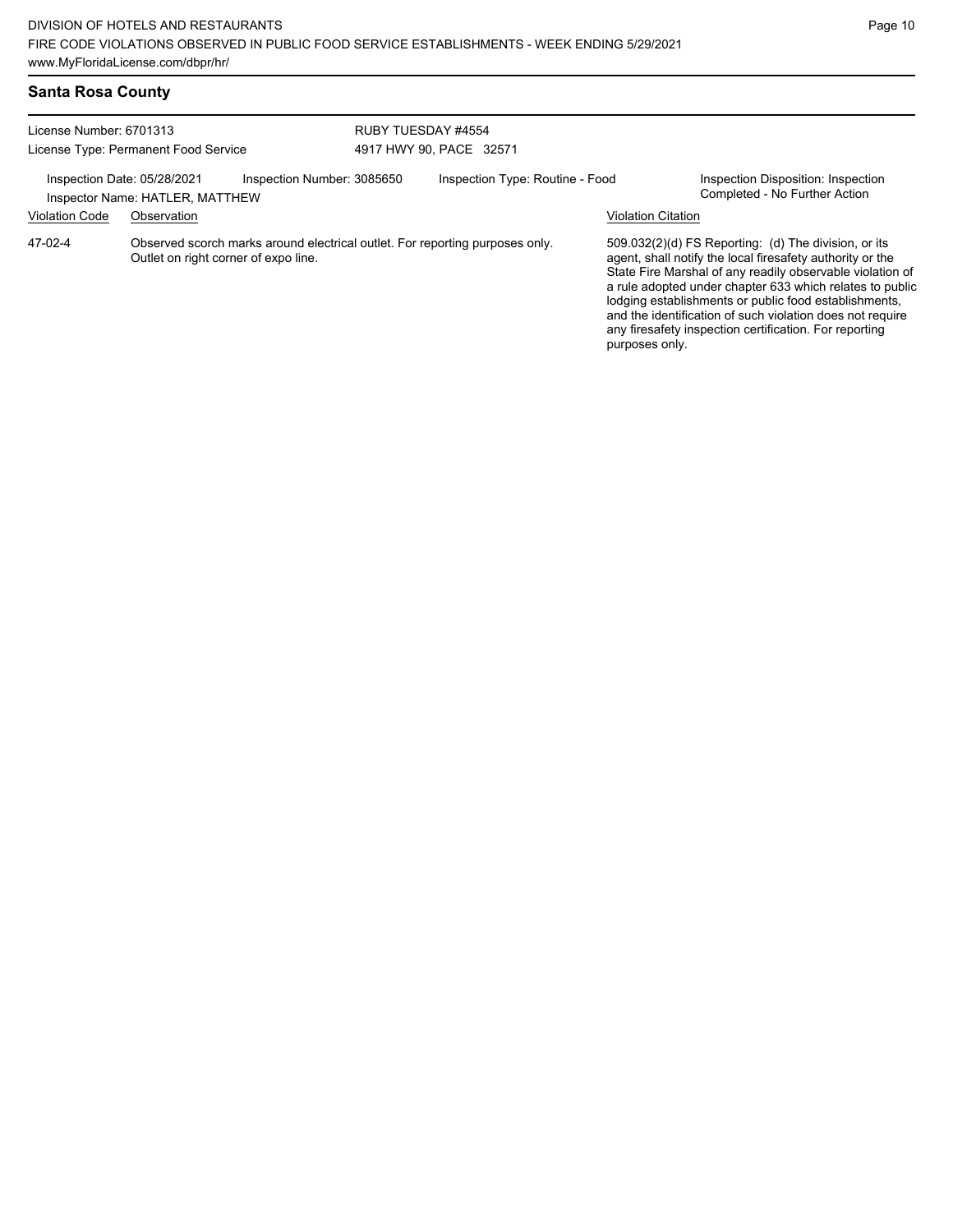## **Sarasota County**

| License Number: 6804572                                                                                                                                              |                                                                |                                                                                                                                                   | THE WHISKEY BARREL                          |                                                                                                                                                                                                                                                                                                                                                                  |                                                                                                                                                                                                                                                                                                                                                                                                                                              |                                                                     |  |  |
|----------------------------------------------------------------------------------------------------------------------------------------------------------------------|----------------------------------------------------------------|---------------------------------------------------------------------------------------------------------------------------------------------------|---------------------------------------------|------------------------------------------------------------------------------------------------------------------------------------------------------------------------------------------------------------------------------------------------------------------------------------------------------------------------------------------------------------------|----------------------------------------------------------------------------------------------------------------------------------------------------------------------------------------------------------------------------------------------------------------------------------------------------------------------------------------------------------------------------------------------------------------------------------------------|---------------------------------------------------------------------|--|--|
|                                                                                                                                                                      | License Type: Permanent Food Service                           |                                                                                                                                                   | 15 S BLVD OF THE PRESIDENTS, SARASOTA 34236 |                                                                                                                                                                                                                                                                                                                                                                  |                                                                                                                                                                                                                                                                                                                                                                                                                                              |                                                                     |  |  |
|                                                                                                                                                                      | Inspection Date: 05/26/2021<br>Inspector Name: MCKEON, MICHAEL | Inspection Number: 3074124                                                                                                                        |                                             | Inspection Type: Routine - Food                                                                                                                                                                                                                                                                                                                                  | Inspection Disposition: Administrative<br>complaint recommended                                                                                                                                                                                                                                                                                                                                                                              |                                                                     |  |  |
| <b>Violation Code</b>                                                                                                                                                | Observation                                                    |                                                                                                                                                   |                                             |                                                                                                                                                                                                                                                                                                                                                                  | <b>Violation Citation</b>                                                                                                                                                                                                                                                                                                                                                                                                                    |                                                                     |  |  |
| 48-04-4                                                                                                                                                              |                                                                | of the building. For reporting purposes only.<br>One Lp tank storage in the stairwell.<br>Manager placed the tank outside. ** Corrected On-Site** |                                             | Propane tank (larger than 2.7 lb. water capacity/1 lb. gas capacity) located inside                                                                                                                                                                                                                                                                              | 509.032(2)(d) FS Reporting: (d) The division, or its<br>agent, shall notify the local firesafety authority or the<br>State Fire Marshal of any readily observable violation of<br>a rule adopted under chapter 633 which relates to public<br>lodging establishments or public food establishments,<br>and the identification of such violation does not require<br>any firesafety inspection certification. For reporting<br>purposes only. |                                                                     |  |  |
| License Number: 6805221                                                                                                                                              |                                                                |                                                                                                                                                   | <b>THE ROSEMARY</b>                         |                                                                                                                                                                                                                                                                                                                                                                  |                                                                                                                                                                                                                                                                                                                                                                                                                                              |                                                                     |  |  |
|                                                                                                                                                                      | License Type: Permanent Food Service                           |                                                                                                                                                   |                                             | 411 N. ORANGE AVE, SARASOTA 34236                                                                                                                                                                                                                                                                                                                                |                                                                                                                                                                                                                                                                                                                                                                                                                                              |                                                                     |  |  |
|                                                                                                                                                                      | Inspection Date: 05/27/2021<br>Inspector Name: MCKEON, MICHAEL | Inspection Number: 3082872                                                                                                                        |                                             | Inspection Type: Routine - Food                                                                                                                                                                                                                                                                                                                                  |                                                                                                                                                                                                                                                                                                                                                                                                                                              | Inspection Disposition: Inspection<br>Completed - No Further Action |  |  |
| <b>Violation Code</b><br>Observation                                                                                                                                 |                                                                |                                                                                                                                                   |                                             |                                                                                                                                                                                                                                                                                                                                                                  | <b>Violation Citation</b>                                                                                                                                                                                                                                                                                                                                                                                                                    |                                                                     |  |  |
| 48-04-4<br>of the building. For reporting purposes only.<br>5. Propane tanks stored in the dinning room.<br>Manager placed the tanks outside. ** Corrected On-Site** |                                                                | Propane tank (larger than 2.7 lb. water capacity/1 lb. gas capacity) located inside                                                               |                                             | 509.032(2)(d) FS Reporting: (d) The division, or its<br>agent, shall notify the local firesafety authority or the<br>State Fire Marshal of any readily observable violation of<br>a rule adopted under chapter 633 which relates to public<br>lodging establishments or public food establishments,<br>and the identification of such violation does not require |                                                                                                                                                                                                                                                                                                                                                                                                                                              |                                                                     |  |  |

any firesafety inspection certification. For reporting